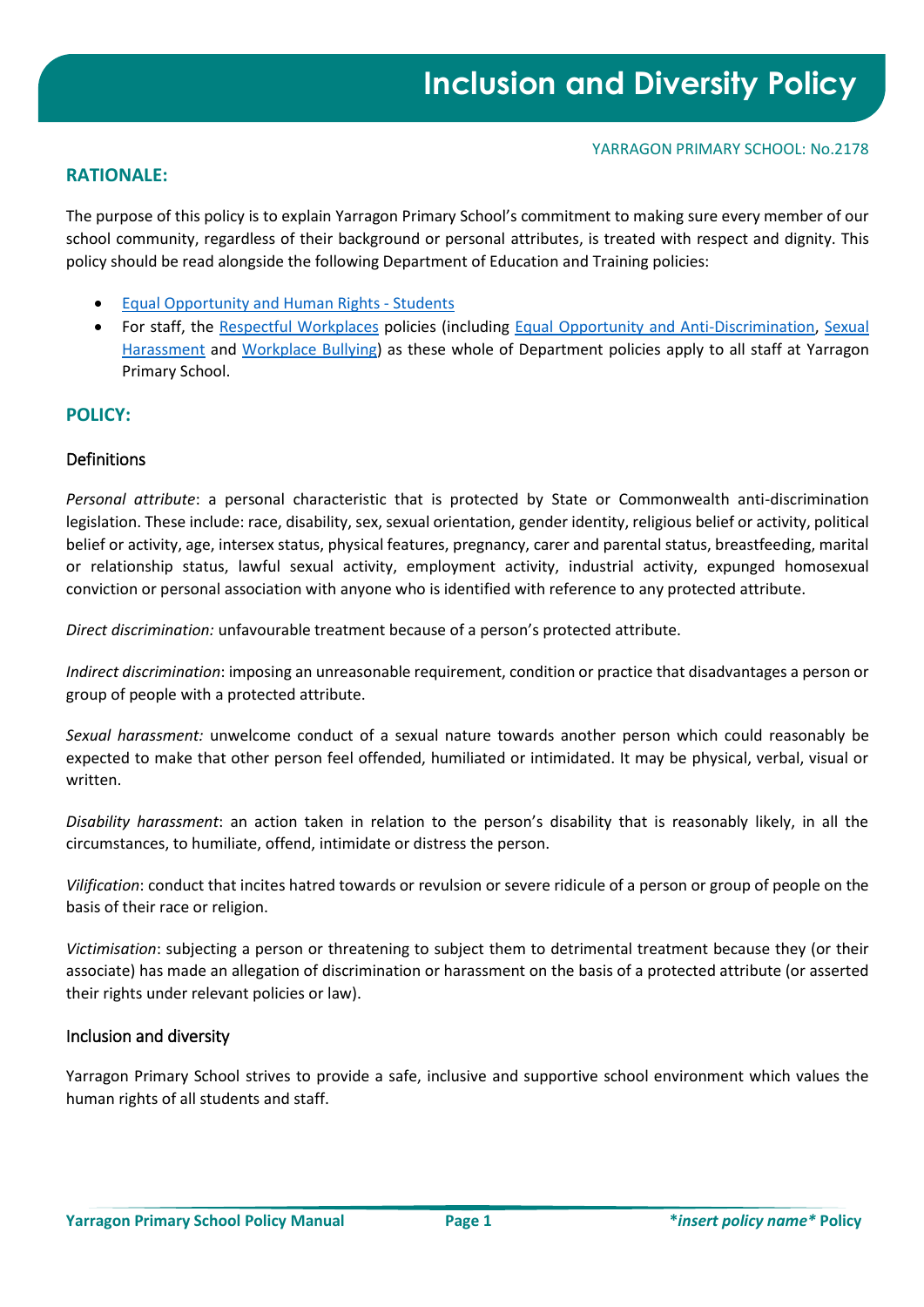# **Inclusion and Diversity Policy**

## YARRAGON PRIMARY SCHOOL: No.2178

Yarragon Primary School was established in 1879 and is located approximately 120 kilometres south east of Melbourne. We have 216 students enrolled from Foundation to Grade 6 and 29 school staff members including a wellbeing coordinator.

Our school grounds back onto the Dowton Park Recreation Reserve and Wetlands, and we are surrounded by a supportive community. Most students that attend our school live locally and tend to walk or ride their bike to school. Yarragon Primary School has developed close ties to the local community, and enjoys support from our local shops and community services.

Our student population profile consists mostly of students from middle class Anglo-Saxon families, with some families from a variety of cultural backgrounds either from their parents or grandparents.

We strive to provide a nurturing and challenging environment that empowers students to reach their personal best, both academically and socially.

Yarragon Primary School is committed to creating a school community where all members of our school community are welcomed, accepted and treated equitably and with respect regardless of their backgrounds or personal attributes such as race, language, religious beliefs, gender identity, disability or sexual orientation so that they can participate, achieve and thrive at school.

Yarragon Primary School acknowledges and celebrates the diversity of backgrounds and experiences in our school community and we will not tolerate behaviours, language or practices that label, stereotype or demean others. At Yarragon Primary School we value the human rights of every student and we take our obligations under antidiscrimination laws and the Charter of Human Rights and Responsibilities seriously.

Yarragon Primary School will:

- Actively nurture and promote a culture where everyone is treated with respect and dignity
- ensure that students are not discriminated against (directly or indirectly) and where necessary, are reasonably accommodated to participate in their education and school activities (eg schools sports, concerts, graduations) on the same basis as their peers
- acknowledge and respond to the diverse needs, identities and strengths of all students
- encourage empathy and fairness towards others
- challenge stereotypes that promote prejudicial and biased behaviours and practices
- contribute to positive learning, engagement and wellbeing outcomes for students
- respond to complaints and allegations appropriately and ensure that students are not victimised.

At Yarragon Primary School we strive to achieve an inclusive culture which respects and acknowledges the uniqueness of individuals and the community. We encourage this through programs such as:

- Respectful Relationships
- Berry Street Education Model:
	- o Module 1: Body
	- o Module 2: Relationships
	- o Module 3: Stamina
	- o Module 4: Engagement
	- o Module 5: Character
- Zones of Regulation
- Inquiry Scope and Sequence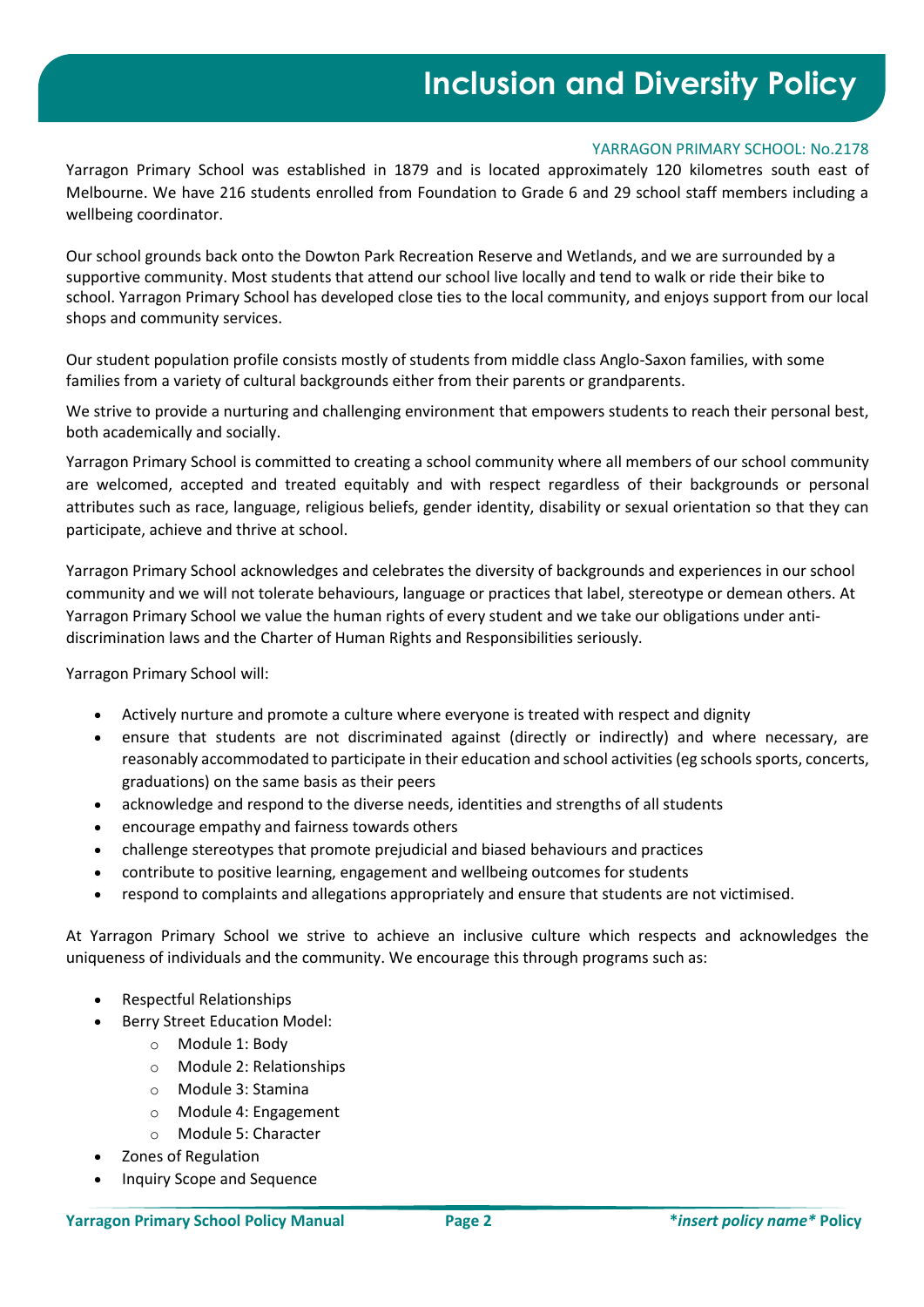#### YARRAGON PRIMARY SCHOOL: No.2178

• Student Focused Engagement Program

Bullying, unlawful discrimination, harassment, vilification and other forms of inappropriate behaviour targeting individuals or groups because of their personal attributes will not be tolerated at Yarragon Primary School. We will take appropriate measures, consistent with our *Student Wellbeing and Engagement* and *Bullying* policies to respond to students who demonstrate these behaviours at our school.

Students who may have experienced or witnessed this type of behaviour are encouraged to speak up and to let their teachers, parents or carers know about those behaviours to ensure that inappropriate behaviour can be addressed.

Students that are involved in bullying or harassing others on the basis of their personal attributes will be supported to understand the impact of their behaviour.

## **Reasonable adjustments for students with disabilities**

Yarragon Primary School also understands that it has a legal obligation to make reasonable adjustments to accommodate students with disabilities. A reasonable adjustment is a measure or action taken to assist students with disabilities to participate in their education on the same basis as their peers. Reasonable adjustments will be made for students with disabilities in consultation with the student, their parents or carers, their teachers and if appropriate, their treating practitioners. Our school may consult through Student Support Group processes and in other less formal ways. For more information about support available for students with disabilities, and communicating with us in relation to a student's disability, please refer to our school's S*tudent Wellbeing and Engagement* Policy or contact our Wellbeing Officer for further information.

# **COMMUNICATION:**

This policy will be communicated to our school community in the following ways:

- Available publicly on our school's website (or insert other online parent/carer/student communication method)
- Included in staff induction processes and staff training
- Included in staff handbook/manual
- Discussed at annual staff briefings/meetings
- Included in transition and enrolment packs
- Discussed at parent information nights/sessions
- Hard copy available from school administration upon request

# **RELATED POLICIES AND RESOURCES:**

- *Student Wellbeing and Engagement*
- *Statement of Values*
- *Bullying Prevention*

For staff, please see the Department's [Equal Opportunity and Anti-Discrimination Policy,](https://www2.education.vic.gov.au/pal/equal-opportunity/policy-and-guidelines) [Sexual Harassment Policy](https://www2.education.vic.gov.au/pal/sexual-harassment/policy-and-guidelines) and [Workplace Bullying Policy](https://www2.education.vic.gov.au/pal/workplace-bullying/policy) which apply to all staff working at our school.

Other relevant Department policies and resources on the Department's Policy and Advisory Library are:

o [Equal Opportunity and Human Rights -](https://www2.education.vic.gov.au/pal/equal-opportunity-human-rights-students/policy) Students